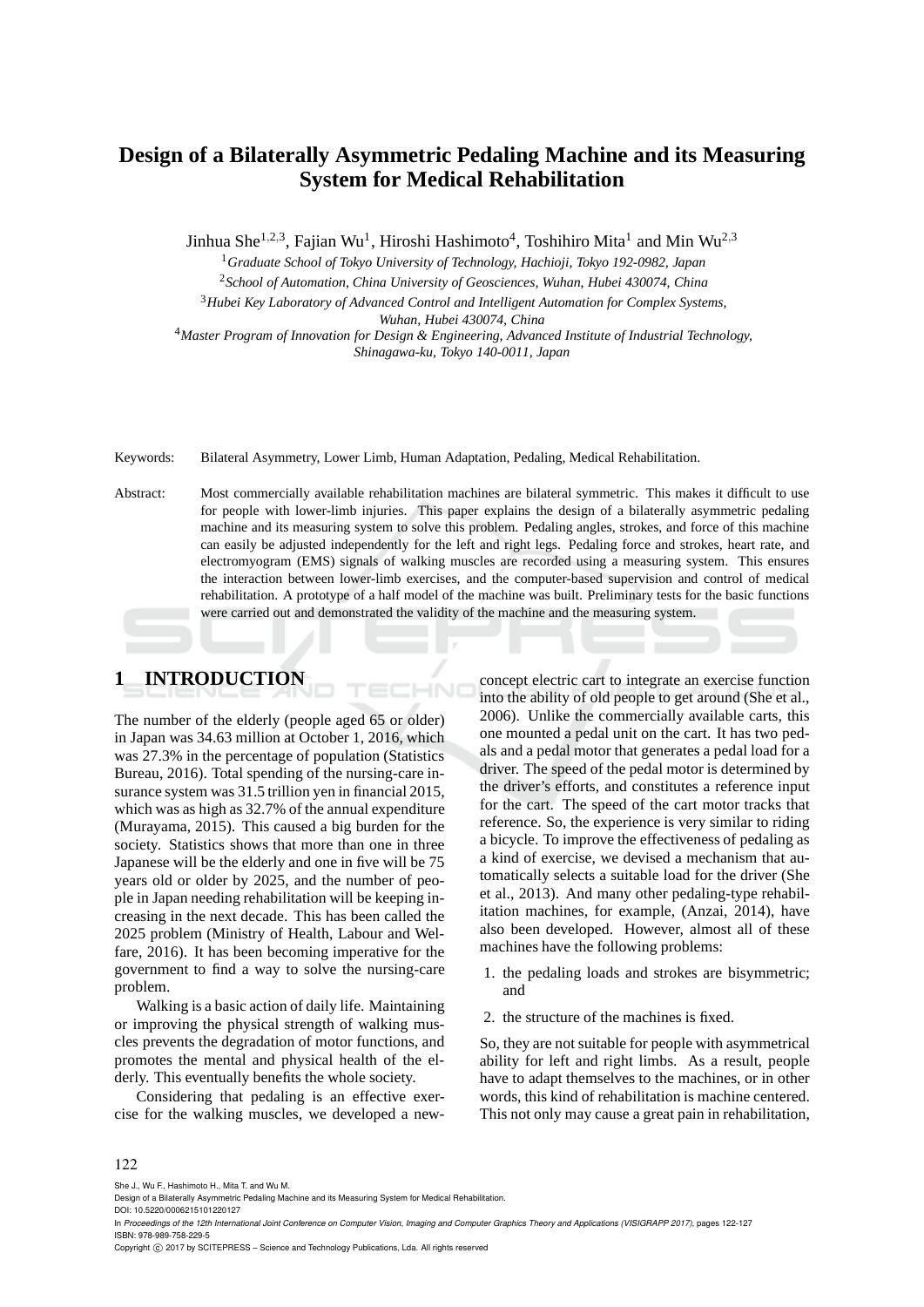|       | One leg    | Right leg  | Left leg   | Subject                                |  |
|-------|------------|------------|------------|----------------------------------------|--|
|       |            |            |            | 46 Jap. univ. students at Dept. Health |  |
|       | 2729 (506) |            |            | & Sport Sciences $(18-24 \text{ y/o})$ |  |
| Man   |            | 2067 (498) | 1897 (478) | Swedish                                |  |
|       | 2887 (506) |            |            | Dane                                   |  |
|       |            | 1260 (291) | 1240 (303) | Swedish                                |  |
| Woman | 2133(415)  |            |            | Dane                                   |  |

Table 1: Statistics of average leg-extension force while seated (numbers in parentheses are standard deviations) (Sato, 1994).

but also may degrade the will to rehabilitation.

Some studies have taken the bilateral asymmetry into consideration. For example, the relationship between asymmetry and lower limb preference was examined (Carpes et al., 2010), and asymmetrical pedaling patterns in Parkinson's disease patients were measured in (Penko et al., 2014). However, they did not consider the asymmetrical problem from the viewpoint of the design of a rehabilitation machine.

To solve the problems, we developed a new kind of a pedaling machine for rehabilitation (She et al., 2016a; She et al., 2016b). Unlike other ones, it is human centered, that is, the structure of the machine is variable, and is adaptable to different lower-limb requirements. The pedaling loads and strokes can also be adjusted independently. This ensures the durability of rehabilitation and improve the efficiency of rehabilitation. The combination of a bilaterally asymmetric pedaling mechanism and a measuring system makes it possible to carry out the interaction between lower-limb exercises and the computer-based supervision and control of medical rehabilitation.

While the design of the mechanism of the pedaling machine was explained in (She et al., 2016a; She et al., 2016b), this paper explains the design of the machine and the measuring system for pedaling, and reports the results of some preliminary tests.

## **2 BASIC REQUIREMENTS FOR PEDALING EXERCISE AND MEASURING SYSTEM**

The requirements for pedaling exercise are first considered.

Rehabilitation is basically divided into three stages: acute stage (1-14 days), recovery stage (up to several months), and functional stage (several months to years) (Dugan, 2006). This study focused on providing a means for the last stage, that is, for the functional stage.

Since pedaling is an effective exercise to train the walking muscles, we tried to build a new type of pedaling machine. There are two types of pedaling: ro-

tational and linear. Considering that a rotational pedaling motion is basically bisymmetric, it is not suitable for people with lower-limb injuries. On the other hand, note that a linear pedaling motion can easily be used to design an asymmetrical mechanism to suit different requirements for left and right lower-limbs, we used it for the development of the rehabilitation machine in this study.

After fixing the pedaling mechanism, we turn to choose parameters for the pedaling. First, we select a pedaling force. Note that the maximum of the average leg-extension force of one leg is about 2900 N for young people (Table 1) (Sato, 1994). Since the leg strength reaches its peak at 20s and then it decreases with aging (Sato, 1994), and people who need rehabilitation have weak legs and are mainly in the middle aged and elderly, it is enough to choose the maximum force for pedaling to be

$$
P_{\text{max}} = 2000 \text{ N.} \tag{1}
$$

Next, we select the parameters for pedaling stroke. As pointed out in (Sato, 1994), ergonomics shows that there is an optimal pedaling region. It is given in Figure 1 for the definitions in Figure 2. For the optimal region, the angle between the femur and the lower leg is in the range  $[15^{\circ}, 90^{\circ}]$  when the knee is at the closest position to the body, and  $[30^{\circ}, 90^{\circ}]$  when the knee at the farthest position from the body. Considering that a person needs rehabilitation may not sit and/or pedal properly as a normal person does, and referring to the results in (Timmer, 1991; Johnston, 2007), we chose the angle between the femur and the lower leg to be

$$
\theta \in [0^{\circ}, 90^{\circ}]. \tag{2}
$$

Equation (2) provides us a larger region than the optimal one. This gives us a big freedom to suit different kinds of requirements.

The stroke of a linear motion should also be chosen to be long enough. It was chosen to be

$$
L = 150 \text{ mm} \tag{3}
$$

based on a preliminary test.

As for the design of the measuring system, the following points need to be considered: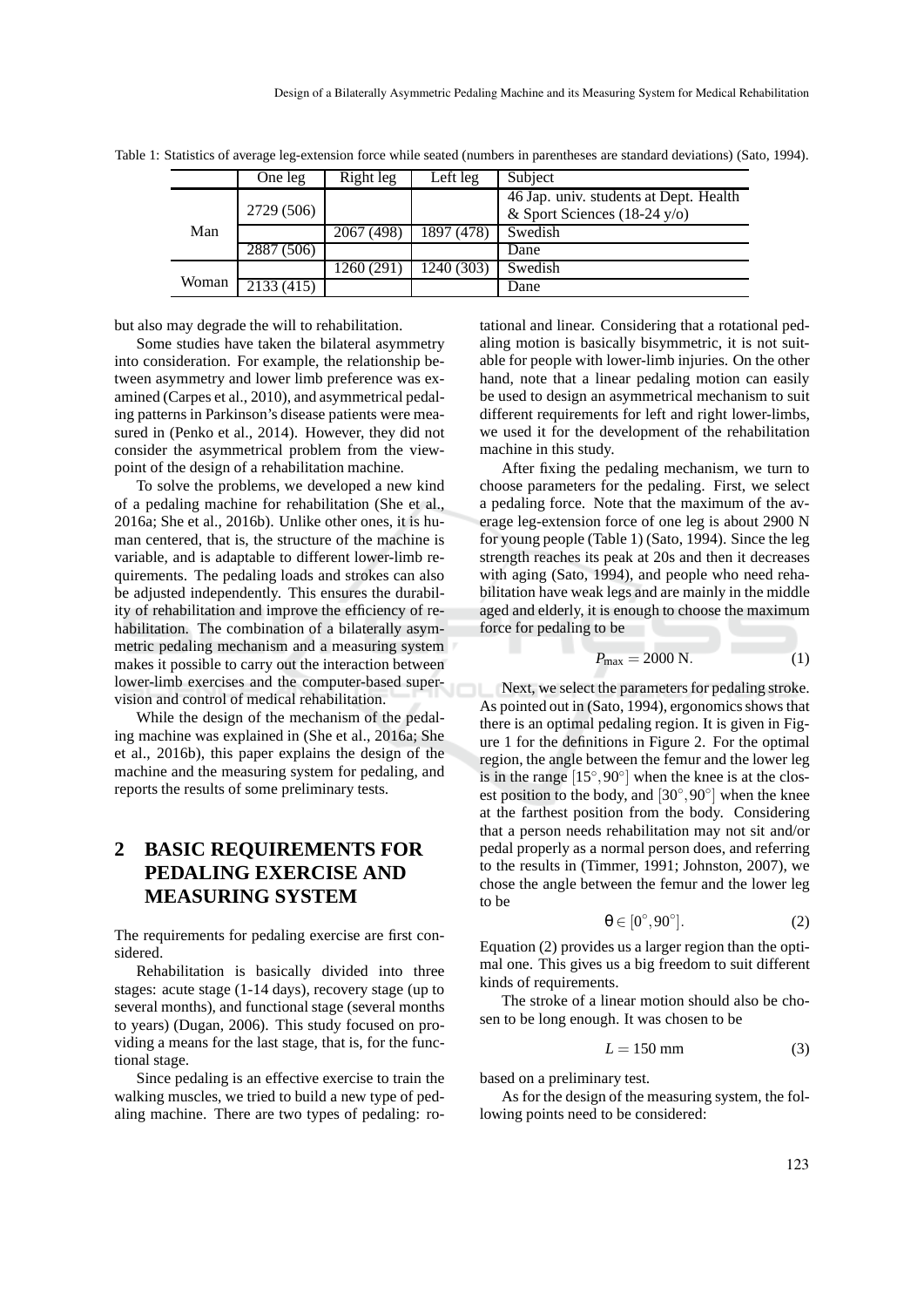

Figure 1: Optimal pedaling region. (a) Top view and (b) Side view (Upper case: heel. Lower case: toe) (Sato, 1994; She et al., 2006).

- Measured data are suitably stored in a real-time fashion.
- Measured data can easily be accessed.
- Measured data are displayed in a real-time fashion, and it is easy to switch to the display of interested data.
- Data can be synchronized if needed.

## **3 DESIGN OF PEDALING MECHANISM AND MEASURING SYSTEM**

A pedaling mechanism is designed in this section that satisfies the requirements given in Section 2.

An oil damper, KINECHECK Super K (Meiyu Airmatic Co. Ltd., Japan) (Table 2) was selected to provide a pedaling load. It produces the largest damping force, and has the longest stroke in the class of small dampers. While the maximum force is more than the double of  $P_{\text{max}}$  in (1), the stroke is only 70% of *L* in (3). To ensure that the requirements (1)-(3) are satisfied, a half model of a pulley-type pedaling mechanism was designed in Figure 3. It enlarges the stroke



Figure 2: Definitions (Sato, 1994; She et al., 2006).

Table 2: Parameters of oil damper, KINECHECK Super K.

| Model           | Overall length | Stroke           | Force range      |
|-----------------|----------------|------------------|------------------|
| $5001 - 31 - 4$ | 356 mm         | $102 \text{ mm}$ | $23 \sim 5440$ N |
|                 |                |                  |                  |

doubly and reducing the load force to half. To ensure (2), an adjusting part was designed and installed in the machine. The inclined angle of the adjusting part can be changed from 0° to 90°. A prototype of the pulley mechanism for one leg was first built for evaluation (Figure 5).

As for the measuring system, we chose the heart rate meter to be neo HR-40 (NISSEI Co. Ltd., Japan), the force sensor to be LPR-C-1KNS15 and the displacement sensor to be DTS-A-100 (Kyowa Electronic Instruments Co. Ltd., Japan), and the wireless EMS sensor to be SX230-1000 and a 9-axes wireless motion sensor (XYZ geomagnetism, XYZ acceleration, and XYZ angular acceleration) (DKH, Japan). And we constructed the measuring system as shown in Figures 4 and 6.

The measuring system is used to supervise exercises and to perform the interaction between the exercises and the computer-based control of rehabilitation. It is important to select a suitable pedaling load for a user based on the user's physical condition. In this study, a suitable load means a pedaling load that does not seem heavy or light and can safely be used for endurance training (U.S. Dept. of Health and Human Services, 2008). This human-computer interaction not only maintains the motivation for rehabilitation, but also results in enhanced exercise outcomes in the long term.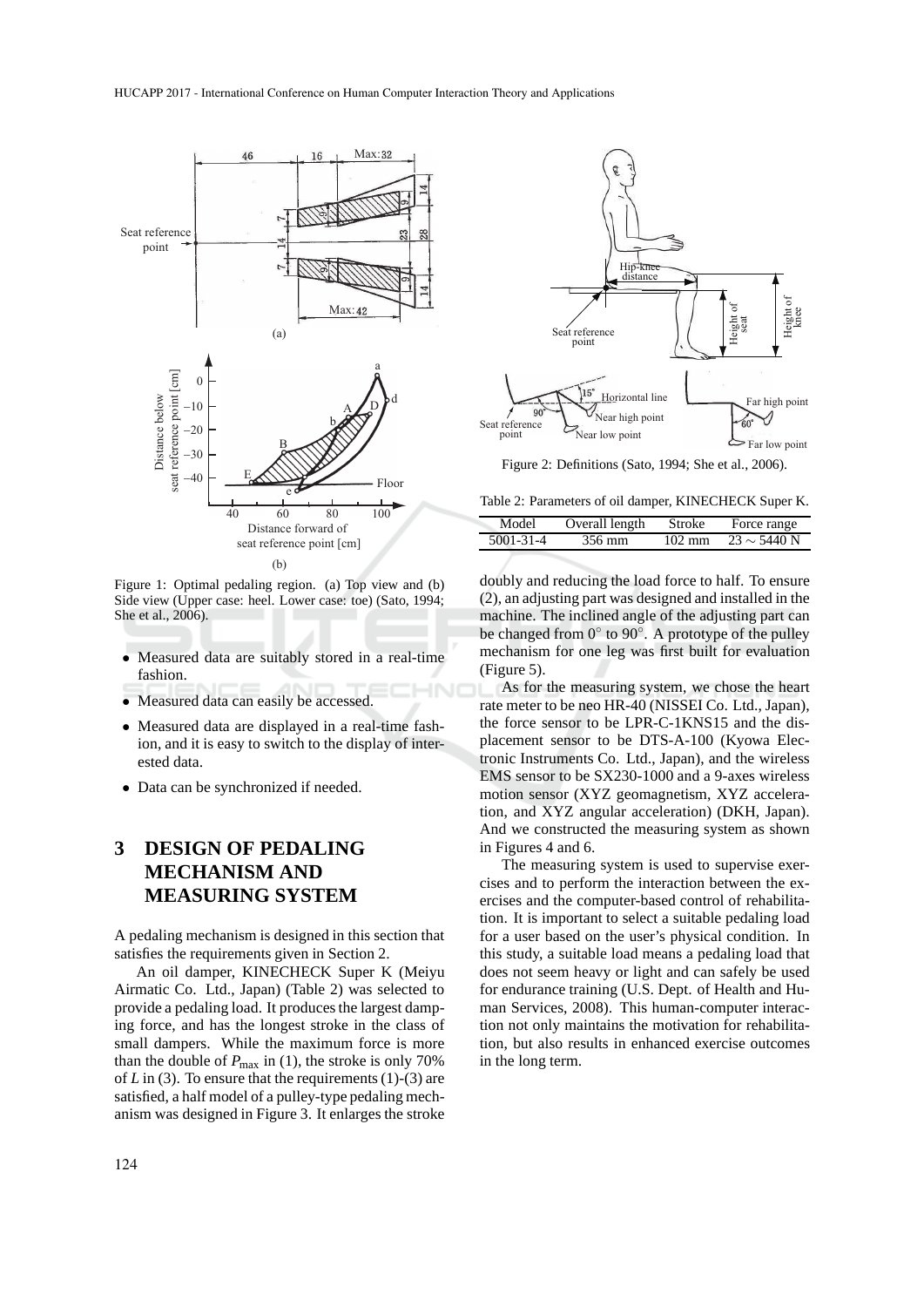

Figure 4: Measuring system.

## **4 PRELIMINARY TESTS**

Preliminary tests were carried out for the half model and the measuring system for three subjects. The pedaling force was set in the range of 0-270 N (Level 0: 23 N; 3: 50 N; 6: 90 N; 9: 140 N; 12: 200 N; and 15: 270 N); and the angle of the inclined angle adjusting part, 0-90°. The sampling period of the measuring system was set to be 0.02 s. Test results show that the machine and the measuring system worked well as designed. The sensors produced outputs correctly for all the pedaling activities. It was found that pedaling was carried out smoothly and comfortably for the inclined angle in the range  $[40^\circ, 70^\circ]$ . Some typical

pedaling results are shown in Figure 7. As shown in the figure, the pedaling period is the shortest and the pedaling force is the largest for 60◦ among the three angles. This indicates that the inclined angle of  $60^\circ$  is the easiest one for pedaling.

Among the measured four EMG signals (quadriceps femoris, biceps, soleus, and tibialis anterior), that of quadriceps femoris is the largest, and that of soleus is the smallest (Figure 8).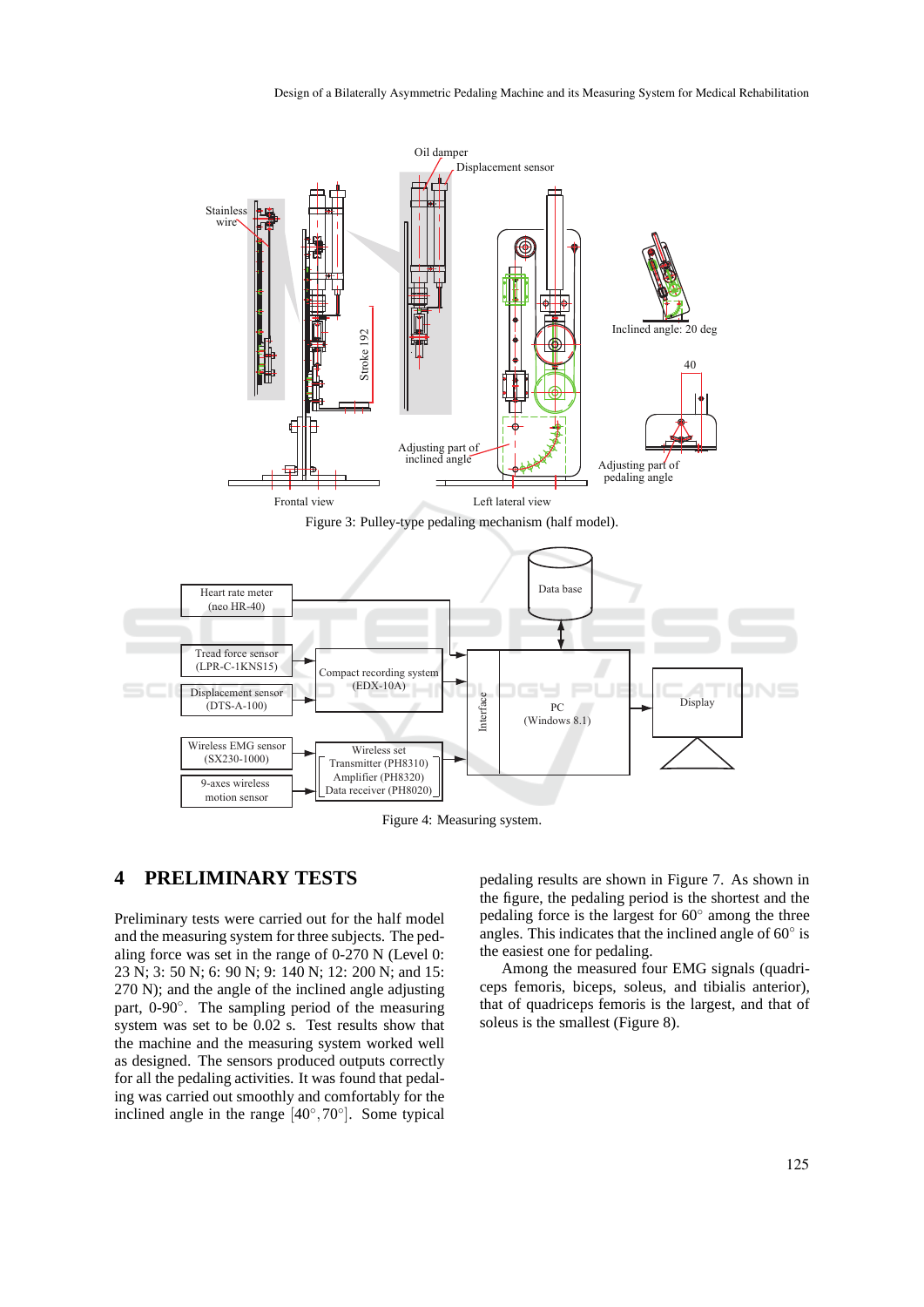

Figure 5: A photo of experimental system.



Figure 6: A photo of some components of measuring system.



Figure 7: Pedaling results for Load 9 (140 N) and inclined angle of (a)  $40^\circ$ , (b)  $60^\circ$ , and (c)  $80^\circ$ .

### **5 CONCLUSION**

A new type of a bilaterally asymmetric rehabilitation machine and its measuring system were designed in



Figure 8: EMG signals for Load 9 (140 N) and inclined angle of 60◦ .

this study. The machine is a linear pedaling type. This ensures that a user can easily and independently adjust the pedaling pose, pedaling displacement, etc. in an asymmetrical fashion. Preliminary tests for the basic functions have been tested, and the test results demonstrated the feasibility of the machine.

We planned to use the mechanism and the measuring system to carry out the verification of the effectiveness of the system for the rehabilitation of lower limbs, and to examine the interaction between lowerlimb exercises, and the computer-based supervision and control of medical rehabilitation. The performance indexes used in (Smak et al., 1999; Carpes et al., 2010) will be integrated to evaluate the lateral asymmetry and the effectiveness of pedaling for rehabilitation. Now, we are collecting normal subjects (mainly university students) to carry out a full test for the prototype. Then, we plan to investigate the effect of rehabilitation from the viewpoints of human-computer interaction, physiotherapy, exercise psychology, etc. After the analysis, we plan to invite